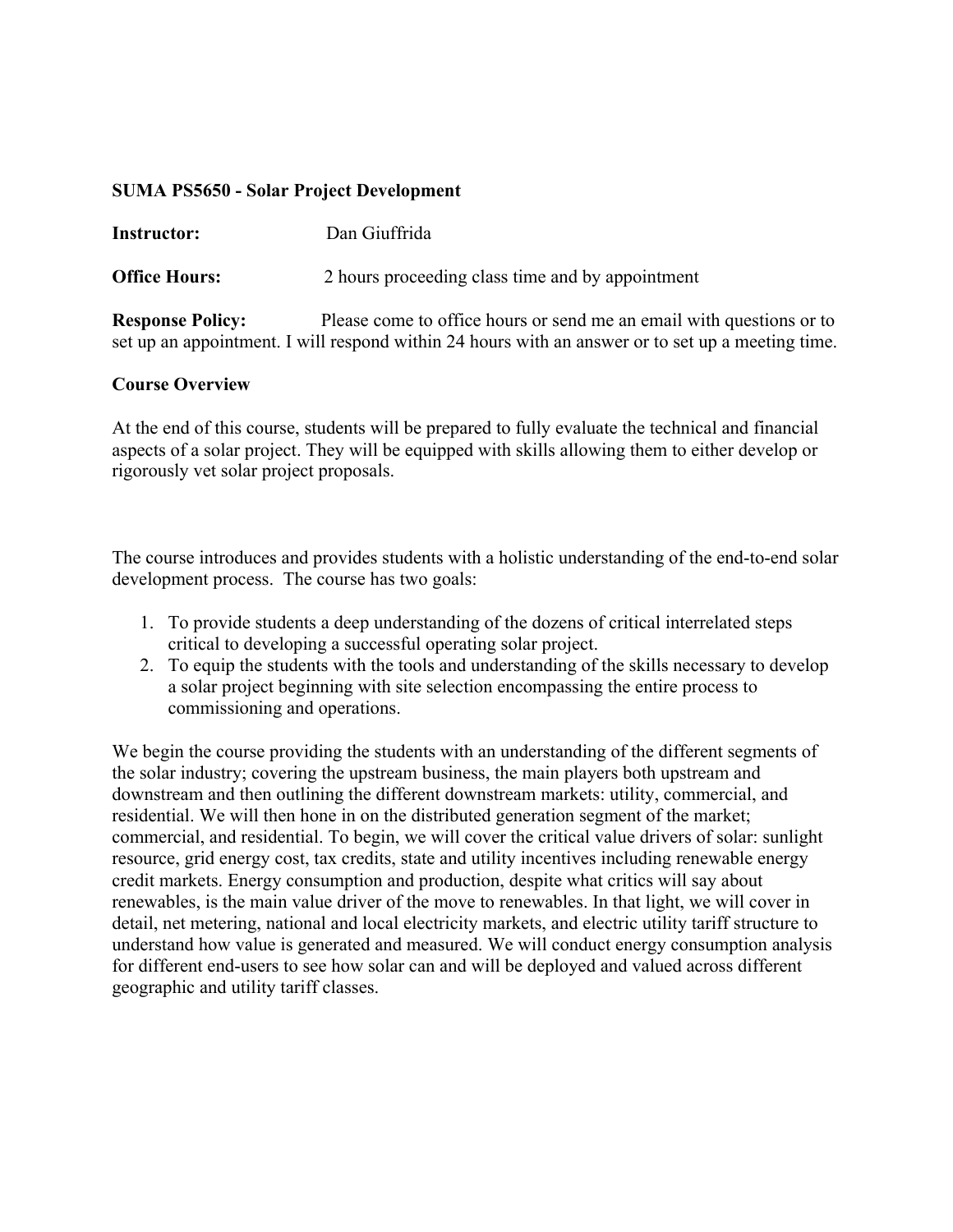We will focus on site selection, delving deep into how site characteristics affect system design and ultimately energy production; building azimuth, roof age, RTU locations and parapet walls, roof tilts and materials. We will utilize satellite imagery software to identify viable solar locations as well as utilizing automated solar design software (Helioscope) to design systems. We will cover how to use energy production modeling software, PV Watts and PV Syst, which accurately predicts energy production based on dozens of parameters.

In addition to energy, incentives still play a key role in driving value for solar projects. We will cover state incentive markets, focusing on their design, how they drive value and how and when they de-risk projects for investors and owners. We will also cover federal tax incentives.

We will cover interconnection requirements to be a grid-tied power facility. In addition, we will cover required authorities having jurisdiction and when and how a solar development project must meet their requirements.

Financial valuation and modeling will be a heavy part of this course. The course will cover how to build an income and cash flow statement for a solar project, concepts around valuing solar projects, as well as how investors structure and value solar projects. Students will build capabilities around solar project financial modeling. They will leave the course with the ability to build from scratch a viable solar financial model.

All course concepts will culminate with the creation of a term project in which students create a solar proposal. Students will select from a list of sites around the country. They will utilize resources learned in the course to conduct energy consumption and production analysis, design a system, create a proposed financial structure, outline the financial and environmental benefits for all stakeholders, and provide the financial model backing those benefits. The proposal will include any interconnection and incentive applications required to get their project "shovel ready."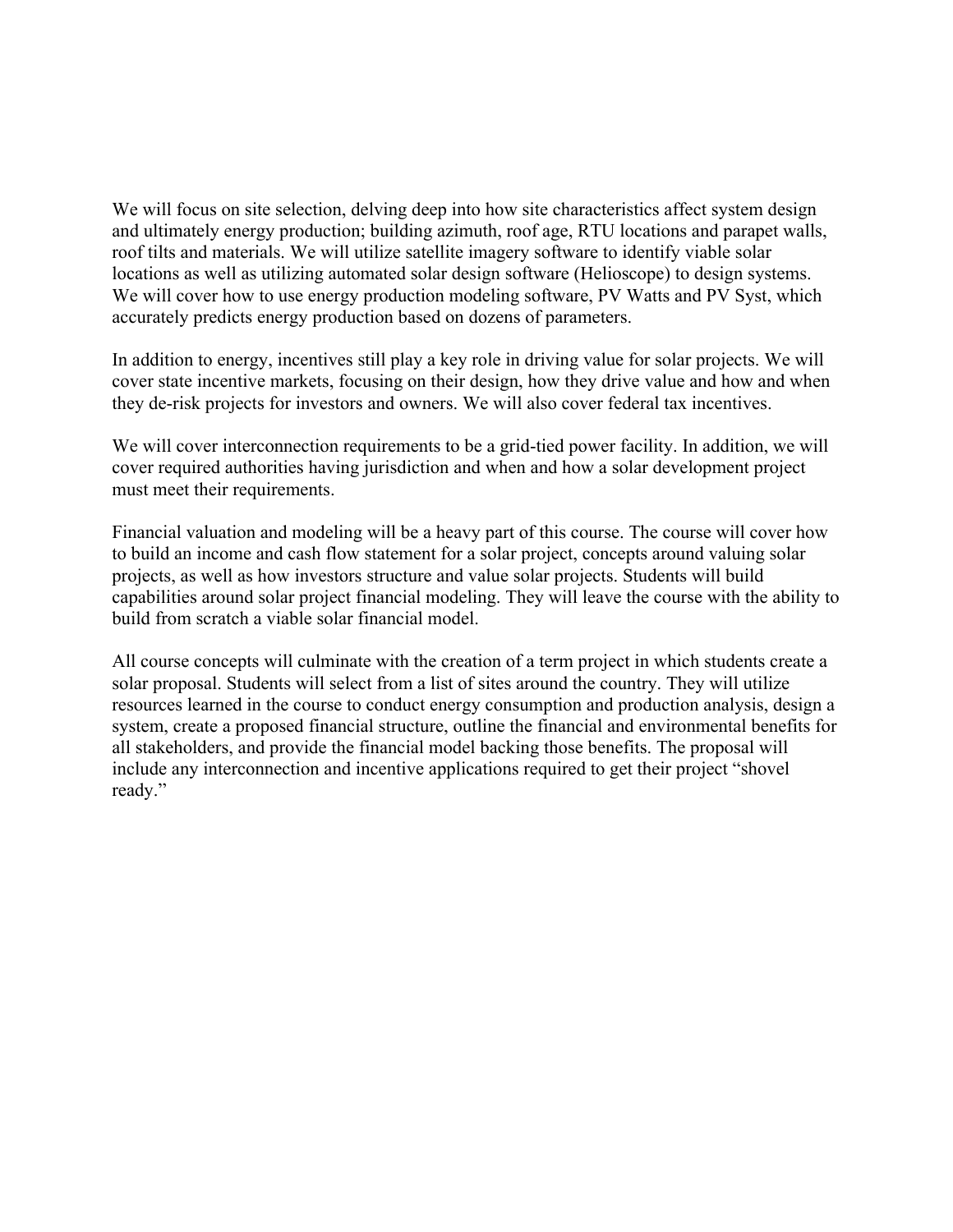# **Learning Objectives**

It is imperative that sustainability managers can rigorously analyze solar and other distributed energy technology projects. A key aspect of careers in sustainability is energy procurement and management. To effectively do this, one must be able to vet and analyze how to procure green energy.

The course will provide skills to those who wish to pursue careers in corporate sustainability with the requisite understanding and toolset to evaluate solar opportunities and shape future green energy corporate strategy. Additionally, it will prepare students with ambitions of entering the solar industry in sales, origination, development, finance or project management. Students will learn and develop the following skills and objectives:

- Demonstrate understanding of solar value drivers and how geographic, financial, regulatory and legislative changes will affect solar project valuations and more broadly accelerate or decelerate solar adoption.
- Explain in clear and concise detail many foundational concepts in solar such as: net metering, variable and demand rates, insolation, power purchase agreement, partnership flip, ITC, kilowatt hour, internal rate of return, discount rate, net present value, solar renewable energy credit among others.
- Explain in clear detail how geographic differences can explain varied financial return due to sunlight, seasonality, energy rates, electric rate structure, and incentive market design.
- Explain why certain solar system financial ownership structures work better with different types of property ownership structures.
- Explain how solar system value is split amongst stakeholders in different financial **structures**
- Develop skills to build a viable, bankable financial model after being give only a system's address.
- Develop skills necessary to prepare a solar project for funding including: energy consumption analysis, system design, system energy production analysis, financial model creation, interconnection application preparation, and incentive capture.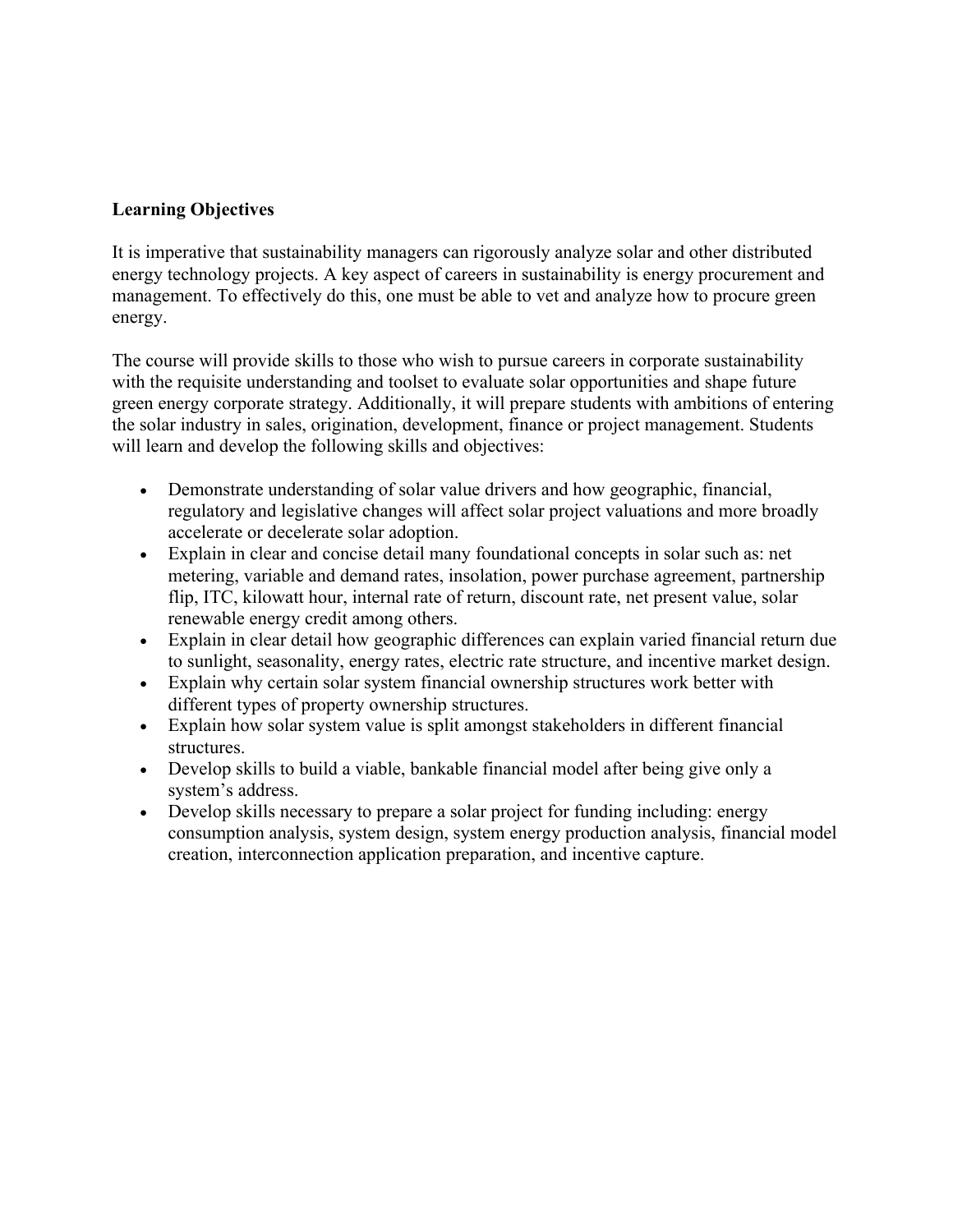Example midterm/final exam questions:

- In New York City, which direction should solar panels be tilted? Why?
- If a building in Los Angeles consumes 1,000,000 kWh of energy per year, what size solar system is appropriate to offset approximately 90% of this consumption? A) 6 MW B) 600 kW C) 60 kW
- Why would a solar yieldco investment firm prefer to enter into a long-term contract to sell its SRECs?
- What is a demand charge?
- If a building is a night peaking facility with time-of-use pricing, can onsite solar work to reduce their energy usage? Please explain. If no, what technology could be deployed?
- What are the benefits to a solar system owner of string inverters versus central inverters?

## **Readings**

There is no single textbook that covers this course. Readings will be selected from various textbooks, publications, journals, and other sources. All readings are listed below in the course schedule.

## **Resources**

The readings will be provided via courseworks. Students will need to utilize the free online PV Watts energy production tool. In addition, a free trial of the Helioscope software will be provided. Microsoft Excel will be required for all financial modeling exercises and for both exams and term project.

## **Course Requirements (Assignments)**

## Participation & Homework

Participation in all lectures and project activities is required. Contributions are expected to enhance the quality of the class experience for all students. All students are expected to post on the course discussion board with responses to weekly current events as well as other related topics that they find in their independent reading. Students should be thorough in presenting key issues as well as providing insights and implications of the event at hand. Students are also expected to bring to class comments on and sources for current events that occurred during the prior week and are reasonably related to the course topic. Students should be prepared to discuss current events presented by other students. There will additionally be periodic homework sets that students are expected to complete.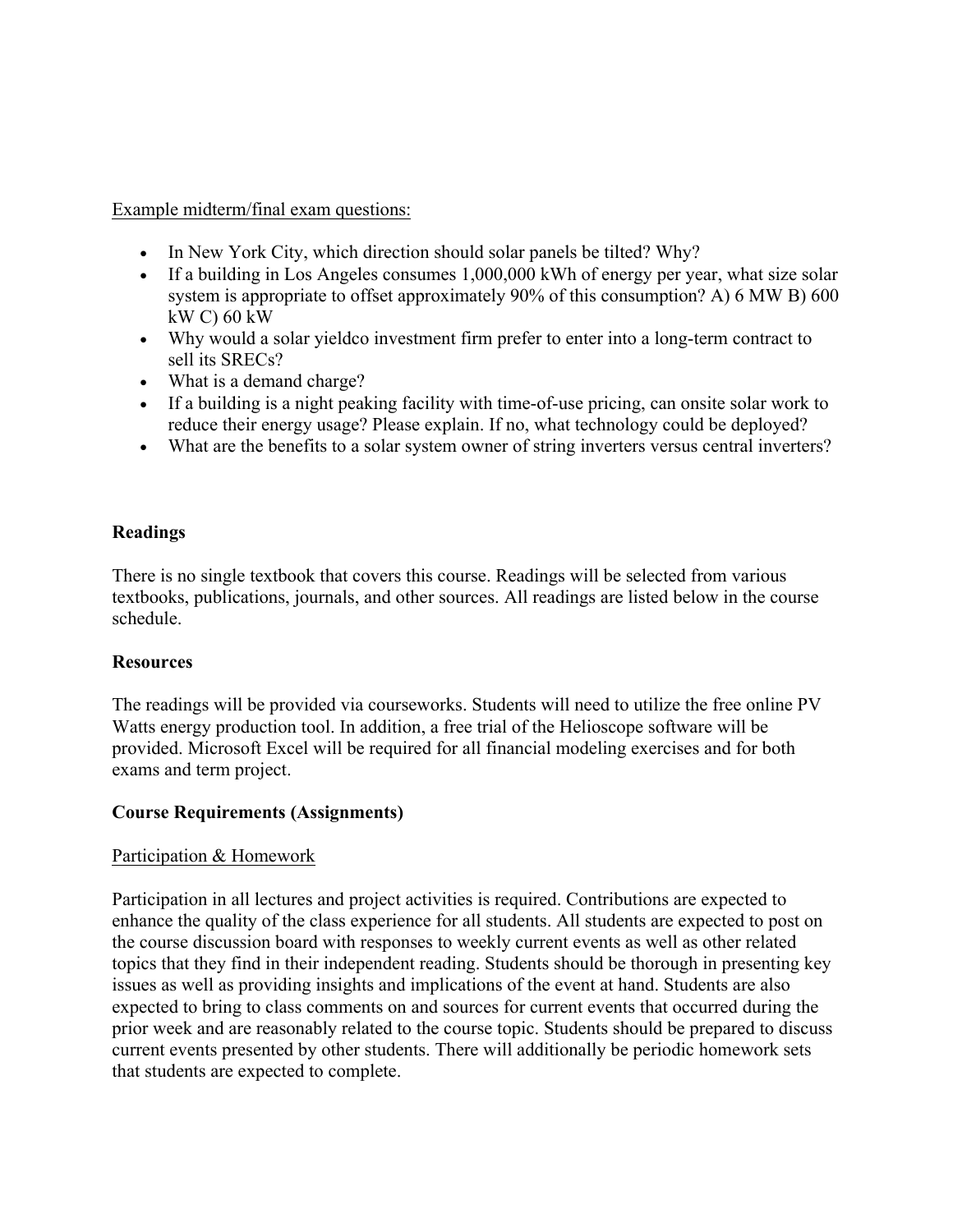#### Midterm exam

The Midterm exam in week 8 will consist of 15 short answer questions covering key terms and computational questions covering energy production utilizing the PV Watts tool. In addition, students will be asked to respond to 3 long form questions covering the calculations regarding the Investment tax credit, deprecation, energy consumption, and electric rate analysis.

#### Final Exam

Final exam will cover short answer questions on financial valuation topics. It will consist of 15 short answer questions covering financial valuation metrics, financial valuation calculations, and solar energy specific financial concepts. The majority of the exam will require students to construct a financial model from given parameters and answer questions about the model. The students will provided with the necessary solar energy and financial assumptions needed to construct a full financial cash flow model that allows students to conduct valuation on an example solar project.

#### Term Project

Students will be put into groups of 2-3 and will create a solar proposal for a preselected location. The students will chose a location in the US and create a solar proposal. The proposal will require students to create a solar system design, justification for solar system sizing based on electric consumption and rate analysis. They will be required to create a solar system production projection model to approximate system energy production. They will be required to create a cash flow financial model. Based on their understanding of the occupant of the building and their financial position, they will propose a financial structure that best fits the building occupant and defend their approach. In their proposal, they will provide completed interconnection and incentive application specific to their solar system.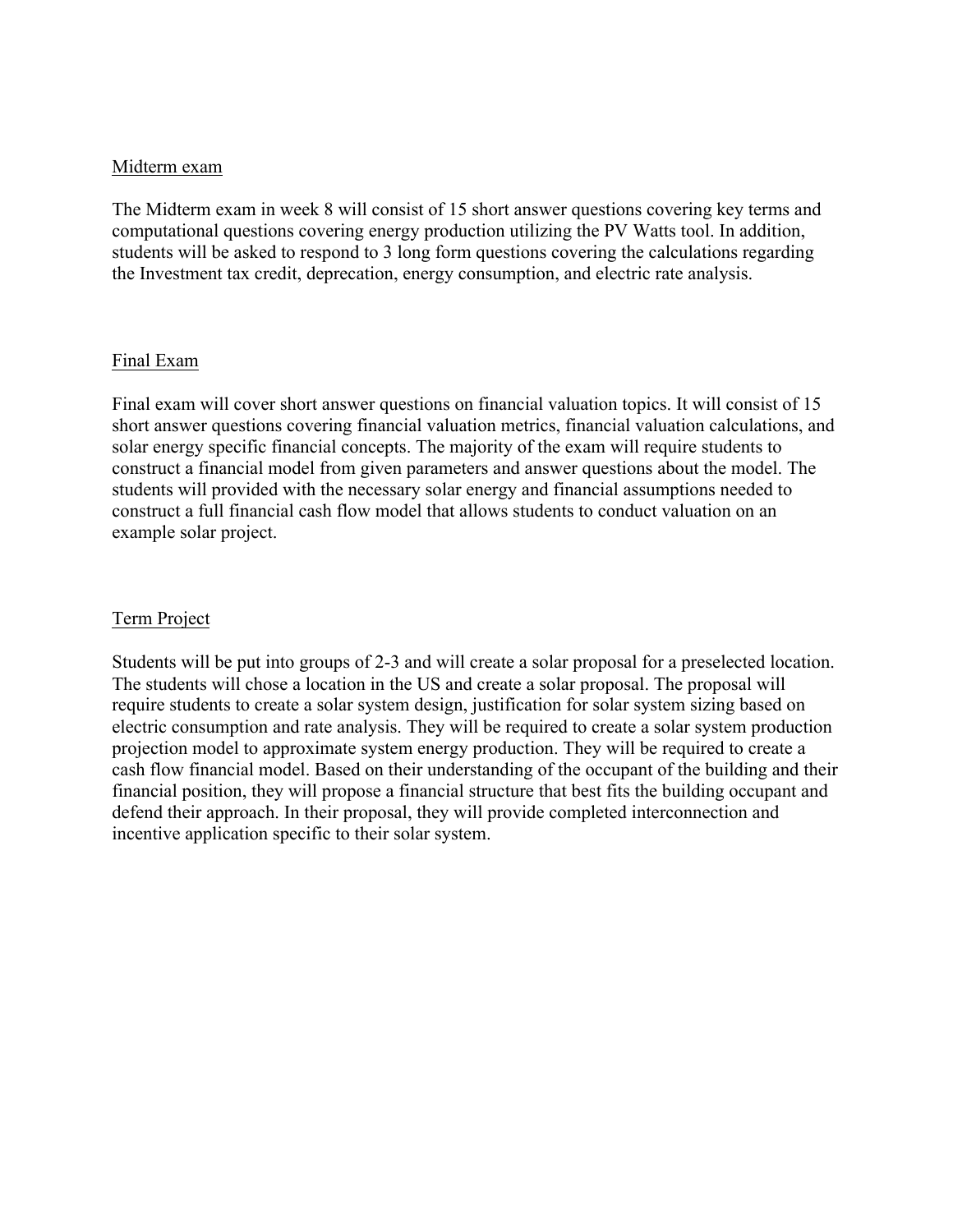| Date             | <b>Topics and</b><br><b>Activities</b>                                  | Readings (due on this day)                                                                                                                                                                                                                                                                                                                                                                                                                                                                                                                                                                                             | Assignments (due on this date |
|------------------|-------------------------------------------------------------------------|------------------------------------------------------------------------------------------------------------------------------------------------------------------------------------------------------------------------------------------------------------------------------------------------------------------------------------------------------------------------------------------------------------------------------------------------------------------------------------------------------------------------------------------------------------------------------------------------------------------------|-------------------------------|
| Week 1<br>Jan 17 | Introduction to<br>Solar:<br>Understanding<br>the industry<br>Verticals | Historical Summary of Installed price of<br>1)<br>Photovoltaics[i] (70 pages, from leading<br>renewable energy research laboratory at<br>University of California Berkeley)<br>2)<br><u>SEIA – 2015 Solar Market Insight</u><br>report[ii] (60 pages; report from US solar trade<br><i>association</i> )                                                                                                                                                                                                                                                                                                               |                               |
| Week 2<br>Jan 31 | Solar Project<br><b>Value Drivers</b>                                   | 1)<br>National Renewable Energy Laboratory -<br>Photovoltaic System Pricing Trends[iii] (31)<br>pages; author: U.S. Department of Energy<br>renewable energy research arm)<br>2)<br>National Renewable Energy Laboratory -<br>2014 Renewable Energy Databook[iv] (114<br>Pages; author: U.S. Department of Energy<br>renewable energy research arm)<br>3)<br>Solar Energy Engineering, Chp. $2[v]$ (Pg.<br>58-122; graduate level solar engineering text)<br>Let it Shine, Chp. 24-29. Perlin $&$<br>4)<br>Lovins [vi] (98 pages; authored by UCSB<br>physics professor and co-founder of Rocky<br>Mountain Institute) |                               |
| Week 3<br>Feb 7  | Energy & Rates                                                          | <b>Electricity Markets and Power System</b><br>1)<br>Economics, Chp. 1 & 2 (pp. 1-51; Graduate text<br>by University of Hong Kong professor)[vii]<br>Solar Energy Engineering, Chp. 9[viii]<br>2)<br>$(Pg. 481 - 538;$ graduate level engineering text)                                                                                                                                                                                                                                                                                                                                                                |                               |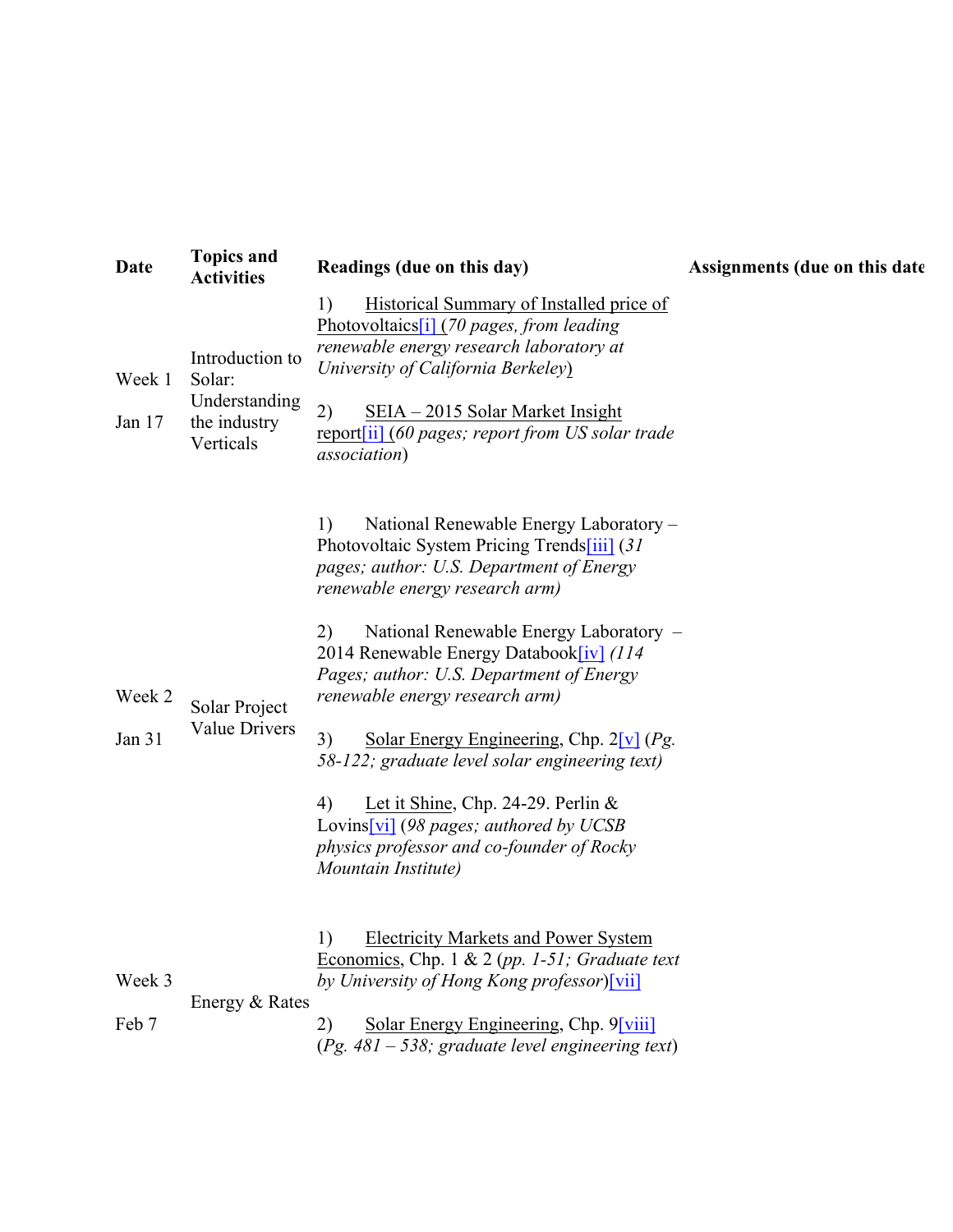|                             |                                                              | 3)<br>California ISO – Locational Marginal<br>Pricing[ix] (80 pages; California power market<br>independent system operator)<br>4)<br>National Renewable Energy Laboratory -<br>"Solar Power and the Electric Grid" $x$ (4 pages;<br>U.S. Department of Energy renewable energy<br>research arm)                                                                                                                                                                                                                                                             |                                                                                                                                                                                      |
|-----------------------------|--------------------------------------------------------------|--------------------------------------------------------------------------------------------------------------------------------------------------------------------------------------------------------------------------------------------------------------------------------------------------------------------------------------------------------------------------------------------------------------------------------------------------------------------------------------------------------------------------------------------------------------|--------------------------------------------------------------------------------------------------------------------------------------------------------------------------------------|
| Week 4<br>Feb 14            | Net Metering $\&$ <sup>1)</sup><br>Rates                     | <b>VDER</b> proceeding Order 1<br>2)<br><b>VDER</b> proceeding Order 1<br>3)<br>Photovoltaic Systems Engineering, Chp.<br>21-46 (pp. 103-161; graduate text on PV system<br>design by professor emeritus at Florida Atlantic<br>University) $\lceil x i \rceil$                                                                                                                                                                                                                                                                                              |                                                                                                                                                                                      |
| Week 5<br>Feb 21            | Site Selection,<br>System Design<br>& Production<br>Modeling | Solar Energy Engineering, Chp $11[xii]$<br>4)<br>$(Pg. 583 - 695;$ graduate level engineering text)<br>Rocky Mountain Institute - "Simple BoS<br>5)<br>- Reducing Solar PV soft costs"[xiii] (61 pages<br>from leading renewable energy research think-<br>tank)                                                                                                                                                                                                                                                                                             | 1) Familiarize self with PV Wat<br>2) Familiarize self with Heliosc                                                                                                                  |
| Week 6<br>Feb <sub>28</sub> | Incentive<br>Markets                                         | National Renewable Energy Laboratory -<br>1)<br>"Solar Renewable Energy Certificate Markets:<br>Status & Trends"[xiv] (48 pages; author: U.S.<br>Department of Energy renewable energy<br>research arm)<br>Rocky Mountain Institute - "Net Energy<br>2)<br>Metering, Zero Net Energy, and The Distributed<br>Energy Resource Future"[xv] (49 pages; author:<br>leading renewable energy research think-tank)<br>3)<br>Chapter 7, pg. 85-95 Project Development<br>in the Solar Industry[ $xvi$ ] ( <i>Director</i> , <i>Solar</i><br>Frontier America, Inc.) | <b>DUE</b> by class: utility bill analy<br>provided. Calculate total energy<br>(including all components), and<br>charges). Complete design on si<br>bills. Complete PV Watts on pro |
|                             |                                                              |                                                                                                                                                                                                                                                                                                                                                                                                                                                                                                                                                              |                                                                                                                                                                                      |

Week 7 Midterm Exam Study for Exam Midterm Exam Midterm Exam Midterm Exam Midterm Exam Midterm Exam Midterm Exam Midterm Exam Midterm Exam Midterm Exam Midterm Exam Midterm Exam Midterm Exam Midterm Exam Midterm Exam Midte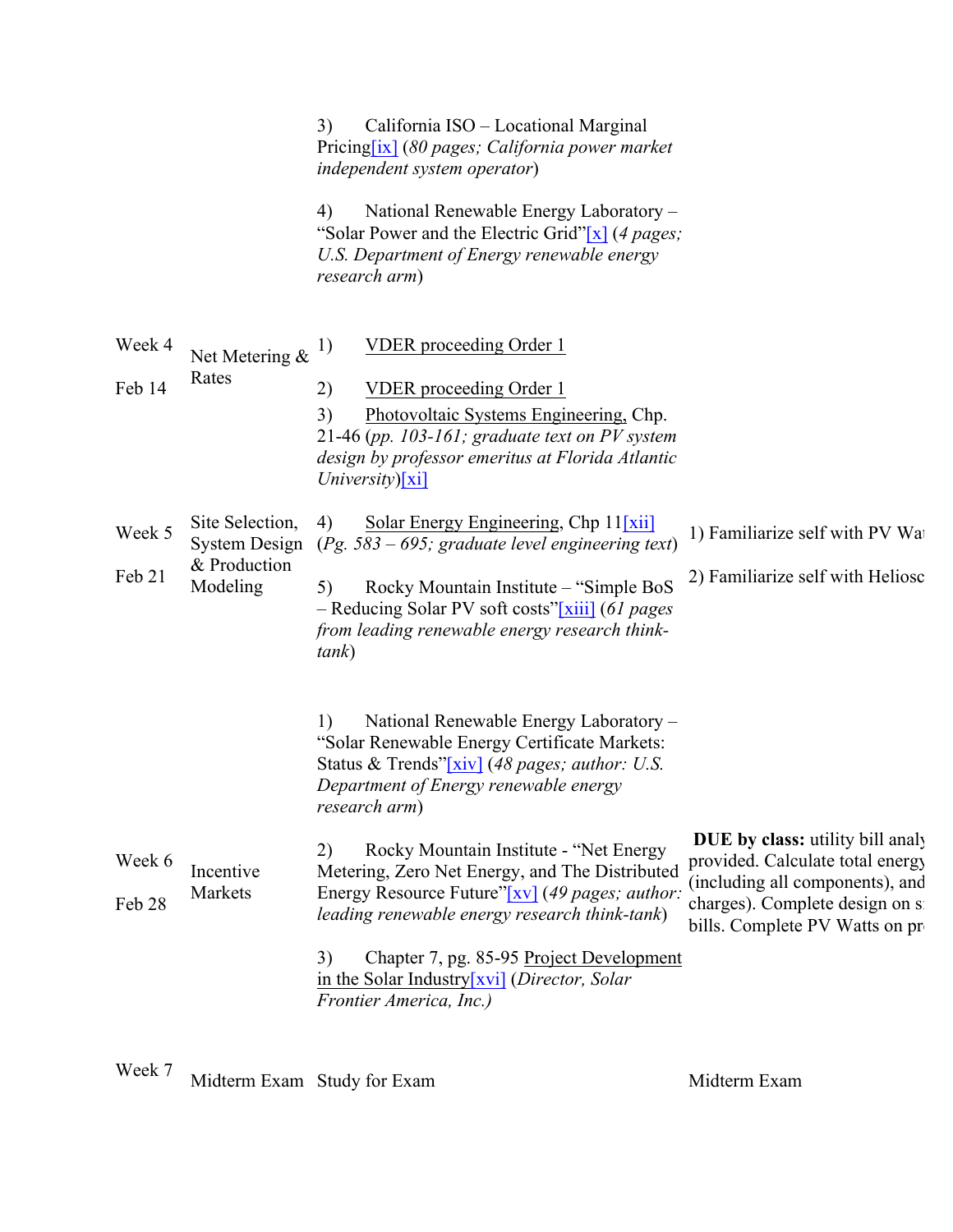|                  |                         | NO Class – Spring Break                                                                                                                                                                                                                                                                                                                                                                                                                                                                                                            |                                                                  |
|------------------|-------------------------|------------------------------------------------------------------------------------------------------------------------------------------------------------------------------------------------------------------------------------------------------------------------------------------------------------------------------------------------------------------------------------------------------------------------------------------------------------------------------------------------------------------------------------|------------------------------------------------------------------|
| Mar 14           |                         |                                                                                                                                                                                                                                                                                                                                                                                                                                                                                                                                    |                                                                  |
| Week 8<br>Mar 28 | Tax! The ITC<br>& MACRs | 1)<br>National Renewable Energy Laboratory -<br>"Implications of the Scheduled Federal"<br><b>Investment Tax Credit Reversion for Renewable</b><br>Portfolio Standard Solar Carve-Out<br>Compliance"[xvii] (47 pages; U.S. Department<br>of Energy renewable energy research arm)<br>2)<br>Title 26 – Internal Revenue Code<br>48[xviii] (16 pages; Internal Revenue Service)<br>3)<br>Corporate Finance, Ivo Welch, chapter 17<br>(pp 545-593) $\overline{x}$ (48 pages; MBA corporate<br>Finance text by UCLA finance professor) |                                                                  |
| Week 9           | Project<br>Financial    | 1)<br>Corporate Finance, Ivo Welch, chapters 1,<br>2 (pp 1-41), 13, 14 (pp. 387-481)[xxii] (135)<br>pages; MBA corporate Finance text by UCLA                                                                                                                                                                                                                                                                                                                                                                                      | Optional Submit draft of Term 1<br>consumption and production an |
| Apr 4            | Modeling                | finance professor)                                                                                                                                                                                                                                                                                                                                                                                                                                                                                                                 | and electric rate analysis.                                      |

1) National Renewable Energy Laboratory – SAPC Best Practices in PV System Installation (*36 pages; U.S. Department of Energy Renewable Energy research arm*)[xx]

|        | Week 10 Interconnection, 2) | Photovoltaic Systems Engineering, Chp. 4                                                    |
|--------|-----------------------------|---------------------------------------------------------------------------------------------|
|        |                             | permitting and (pp. 103-161; graduate text on PV system design                              |
| Apr 11 | other AHJs                  | by professor emeritus at Florida Atlantic<br>$University)$ [xxi]                            |
|        |                             | $C_{n}$ $\cdots$ $C_{n}$ $\cdots$ $C_{n}$ $C_{n}$ $D_{n}$ $\cdots$ $D_{n}$ $\cdots$ $D_{n}$ |

3) Chapter 3, pg. 23-36 Project Development in the Solar Industry (*Director, Solar Frontier America, Inc.)*

Mar 7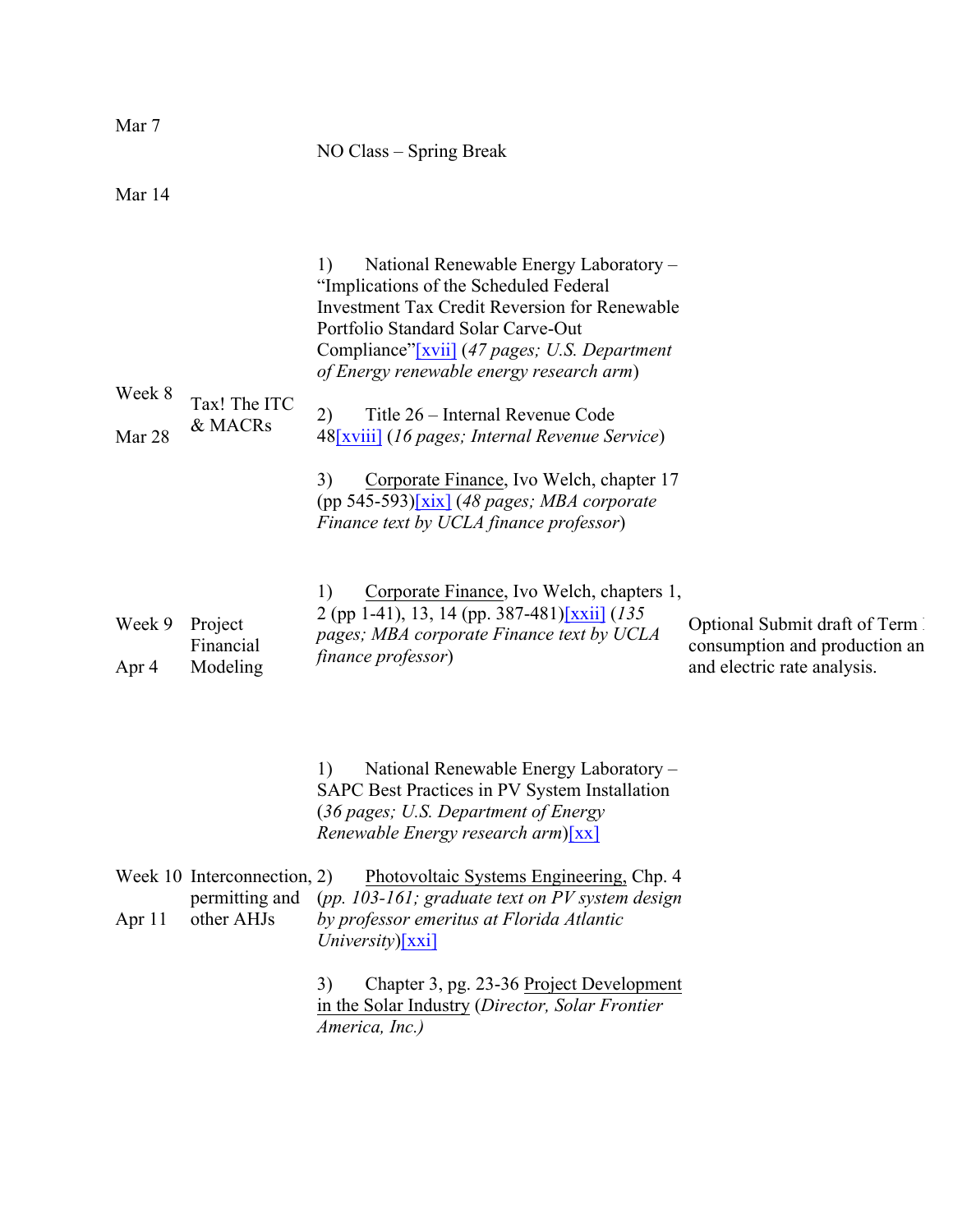| Week 11<br>Apr 18         | Project<br>Valuation           | Damodaran on Valuation, pages 1-<br>1)<br>66[xxiii] (66 pages, MBA finance text by NYU<br>business school distinguished professor)<br>Corporate Finance, Ivo Welch, chapters 5<br>2)<br>& 6 (pp. 85-157)[xxiv] (72 pages; MBA<br>corporate Finance text by UCLA MBA finance<br><i>professor</i> )                                                                                                                                                                                               | Complete 30 year revenue mode   |
|---------------------------|--------------------------------|-------------------------------------------------------------------------------------------------------------------------------------------------------------------------------------------------------------------------------------------------------------------------------------------------------------------------------------------------------------------------------------------------------------------------------------------------------------------------------------------------|---------------------------------|
| Week 12<br>Apr 25         | Financial<br><b>Structures</b> | Corporate Finance, Ivo Welch, chapter 16<br>1)<br>& 18 (pp. 511-545, 593-639)[xxv] (48 pages;<br>MBA corporate Finance text by UCLA Business<br>School finance professor)<br>"Tax Equity 101"[xxvi] (12 pages;<br>2)<br>Financial advisory firm Woodlawn Associates)<br>3)<br>"Taking Mystery out of Partnership"<br>Flip"[xxvii] (2 pages; leading project finance<br>law firm Akin Grump Strauss)<br>4)<br>"SEIA – Solar PPA Fact Sheet"[xxviii] (5<br>pages; Solar Energy trade Association) | Complete 30-year income state   |
| Week 13 Investor<br>May 1 | Financial<br>Modeling          | 1)<br>National Renewable Energy Laboratory<br>Solar Power Purchase Agreement (33 pages;<br>U.S. Department of Energy Renewable Energy<br>research arm)<br>2)<br>National Renewable Energy Laboratory -<br>0% down Residential Lease Agreement (21<br>pages; U.S. Department of Energy Renewable<br>Energy research arm)<br>Financial Modeling, Chp. $3 (pp. 103 -$<br>3)<br>135; graduate finance text by MBA professor at<br>Tel Aviv University)[xxix]                                        | Integrate Equity and tax equity |
| Final<br>Exam<br>Week     | Final Exam                     | <b>STUDY</b>                                                                                                                                                                                                                                                                                                                                                                                                                                                                                    | Final Exam & Term Project       |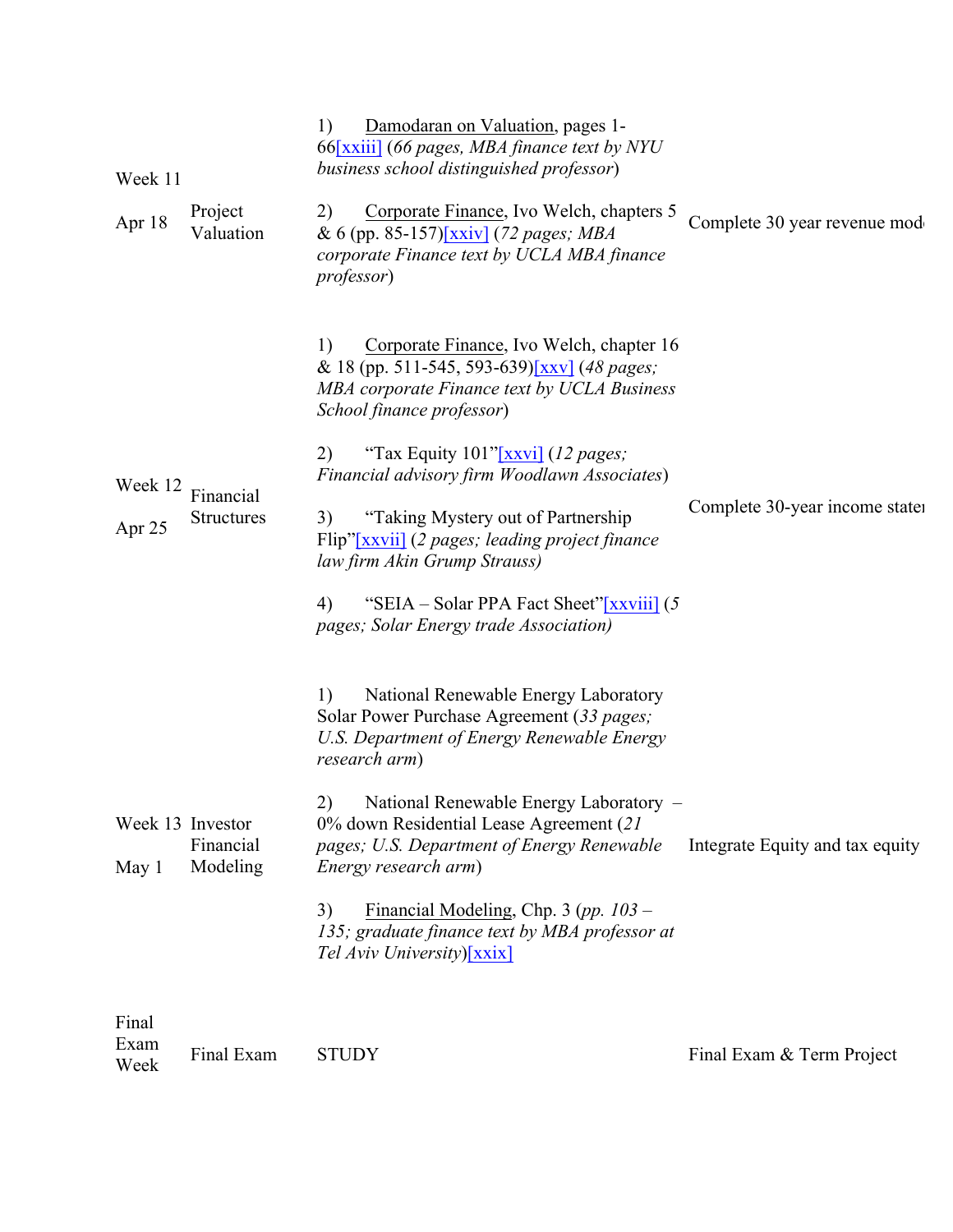May 9

[i] Barbose, G.; Darghouth, N.; Weaver, S.; Wiser,R. (2014). *Tracking the Sun VII: An Historical Summary of the Installed Price of Photovoltaics in the United States from 1998 to 2013*. Berkeley, CA: Lawrence Berkeley National Laboratory.

[ii] Solar Energy Industries Associate. *US Solar Market Insight Report – 2014 Year-in-Review*. 2014.

[iii] Feldman, David; Galen Barbose. (2014) *Photovoltaic System Pricing Trends.* Golden, CO. National Renewable Energy Laboratory.

[iv] Beiter, Philipp; Karin Haas, et al. *2014 Renewable energy Data Book*. U.S. Department of Energy.

[v] Kalogirou, Soteris A. Solar Energy Engineering, 2nd Edition. Academic Press, Waltham, MA. 2014.

[vi] Lovins, Amory, John Perlin. Let it Shine. Pg. 341-430. New World Library, California. 2013.

[vii] Gan, Deqiang, Donghan Feng, Jun Xie. Electricity Markets and Power System Economics. CRC Press, Boca Raton, FL; 2014.

[viii] Kalogirou, Soteris A. Solar Energy Engineering, 2nd Edition. Academic Press, Waltham, MA. 2014.

[ix] Treinen, R. *Locational Marginal Pricing (LMP): Basics of Nodal Price Calculation*. California ISO.

[x] Turchi, Craig. *Solar Power and the Electric Grid.* National Renewable Energy Laboratory.

[xi] Messenger, Roger A. Jerry Ventre. Photovoltaic Systems Engineering. 3<sup>rd</sup> edition. CRC Press. Boca Raton, FL 2010.

[xii] Kalogirou, Soteris A. Solar Energy Engineering, 2nd Edition. Academic Press, Waltham, MA. 2014.

[xiii] Morris, Jesse; Koben Calhoun; Joseph Goodman; Daniel Seif. *Reducing Solar PV Soft Costs – A Focus on Installation Labor*. December 2013. Boulder, CO. Rocky Mountain Institute.

[xiv] Bird, Lori; Jenny Heeter; Claire Kreycik. *Solar Renewable Energy Certificate (SREC) Markets: Status and Trends.* 2011. Golden, CO. National Renewable Energy Laboratory.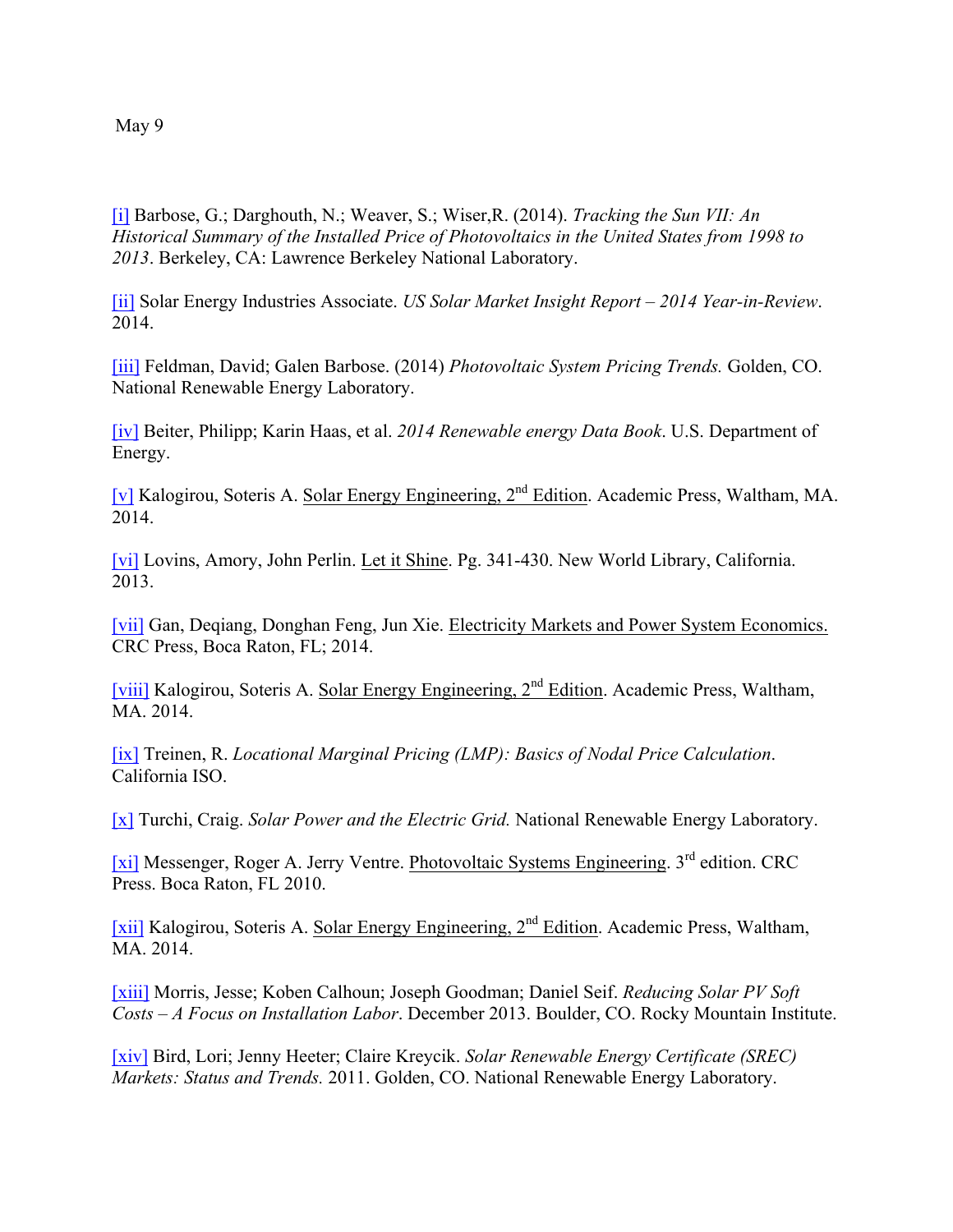[xv] Rocky Mountain Institute. *Net Energy Metering, Zero Net Energy and the Distributed Energy Resource Future.* 2012. Snowmass, CO. Rocky Mountain Institute.

[xvi] Fong, Albert; Jesse Tippett. Project Development in the Solar Industry. December 2012. CRC Press.

[xvii] Heeter, Jenny; Travis Lowder; Eric O'Shaughnessy; John Miller. *Implications of the Scheduled Federal Investment Tax Credit Reversion for Renewable Portfolio Standard Solar Carve-out Compliance.* 2015. Golden, CO. National Renewable Energy Laboratory.

[xviii] Internal Revenue Service. Internal Revenue Code, Title 26, Code 48.

[xix] Welch, Ivo. Corporate Finance: 3rd Edition. 2014. Ivo Welch.

[xx] Doyle, C, A. Truitt, D. Inda, R. Lawrence, R. Lockhart, M. Golden. *SAPC Best Practices in PV System Installation, 2015.* Golden, CO. National Renewable Energy Laboratory.

[xxi] Messenger, Roger A. Jerry Ventre. Photovoltaic Systems Engineering. 3rd edition. CRC Press. Boca Raton, FL 2010.

[xxii] Welch, Ivo. Corporate Finance: 3<sup>rd</sup> Edition. 2014. Ivo Welch.

[xxiii] Damodaran, Aswath. Damodaran on Valuation. 2nd Edition. Pp 1-66. 2006. Wiley.

[xxiv] Welch, Ivo. Corporate Finance: 3<sup>rd</sup> Edition. 2014. Ivo Welch.

[xxv] Welch, Ivo. Corporate Finance: 3rd Edition. 2014. Ivo Welch.

[xxvi] Lutton, Josh. "Tax Equity Structures 101." Woodlawn Associates. 2013.

[xxvii] Burton, David, Joe Sebik. "Taking Some Mystery Out of the Alternative Energy Flip Partnership Structures." Equipment Leasing & Financing Magazine. May/June 2013.

[xxviii] "Solar Power Purchase Agreements." Solar Energy Industries Association." December 2012.

[xxix] Benninga, Simon. Financial Modeling, 3rd edition. MIT Press, Cambridge, MA 2008.

The final course grade will be computed using a weighted index of numeric grades that combine performance under attendance and participation, midterm exam, final exam, and term project. The weighted index will be scaled into a letter grade scale from F to A+ based on an expectation that a class representative of the population of Columbia masters students will receive a median grade of B+ or A-. **Evaluation/Grading**

Class Participation & Homework: 5%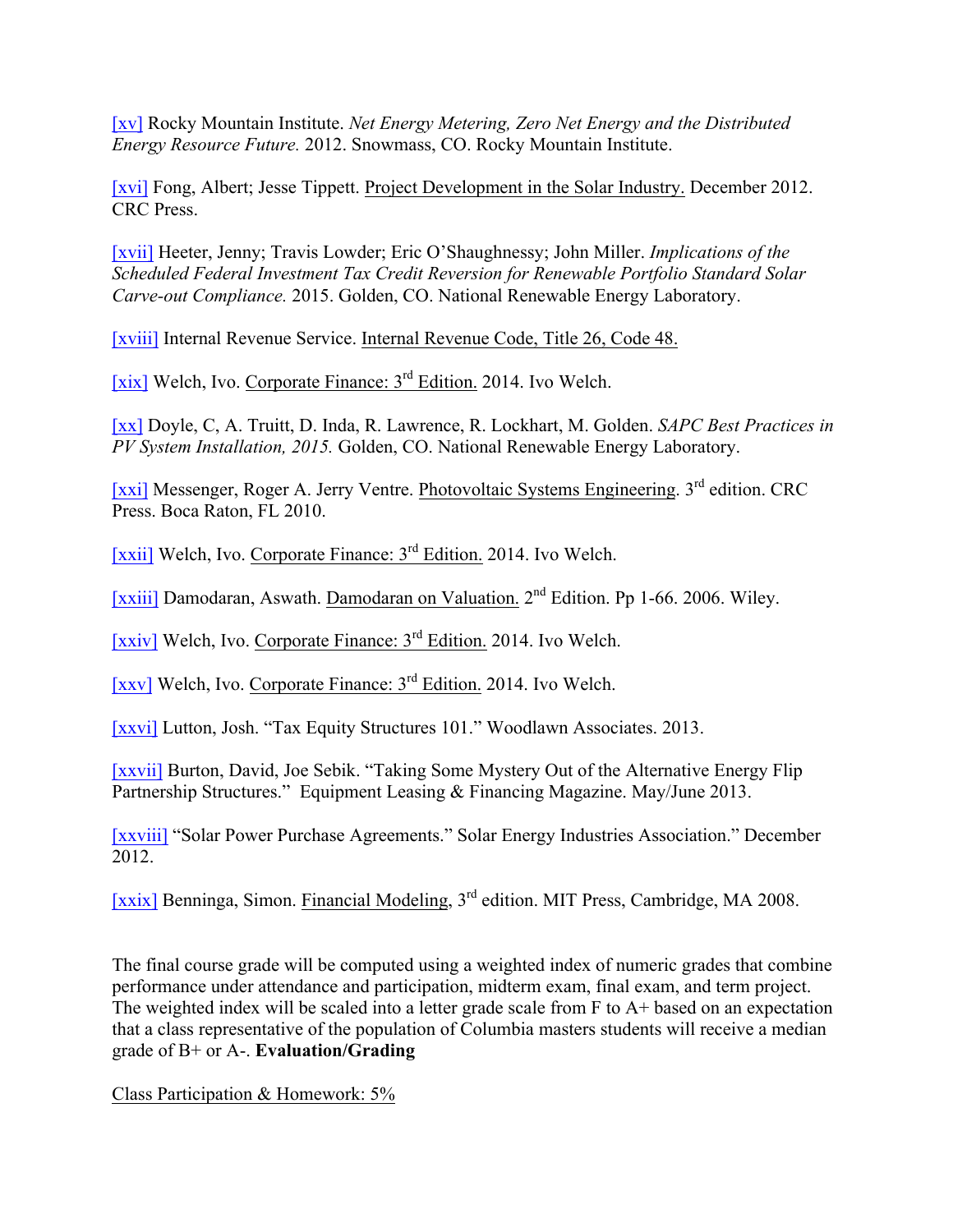Participation will be evaluated based on the quality of the students' contributions in class discussions each week and their posts to the CourseWorks discussion board regarding course readings and case studies. Periodic graded homework problem sets will also be a component

## Midterm Exam: 25%

The midterm exam will be evaluated based on the correctness of several short answer questions covering key terminology and key concepts covered to this point. In addition, several long answer questions will require both computational and written a responses. The midterm will be graded on a scale of 0-100.

### Final Exam: 30%

The final exam will be evaluated based on the correctness of several short answer questions covering key terminology and key concepts covered throughout the semester. Students will spend a majority of the exam period constructing a financial model to calculate income, cash flow, and investment returns of a solar project. To construct the model requires students to show aptitude and understanding of several concepts which must be thoroughly understood to translate into a correct and viable excel financial model.

### Term Project: 40%

The project will be evaluated based on the accuracy of calculations and financial models. They will also be evaluated based on the reasoning and support they provide as justification for their approach to how they arrive at their proposed solar solution. In addition, the professionalism, clarity of information presentation, and clarity of the overall written proposal will be evaluated. Each member of the group will receive the same grade.

## **Course Policies**

## **Attendance**

Regular attendance in lectures is required. Students are expected to have done the readings for each session prior to the lecture.

## **Participation**

Participation in all lectures and project activities is required. We expect your contributions to enhance the quality of the class experience for yourself and others. This involves making relevant, useful and non-obvious comments, or posing pertinent questions, in clear and succinct language. During the lectures, come prepared to answer impromptu questions about the readings and course assignments.

#### **Late work**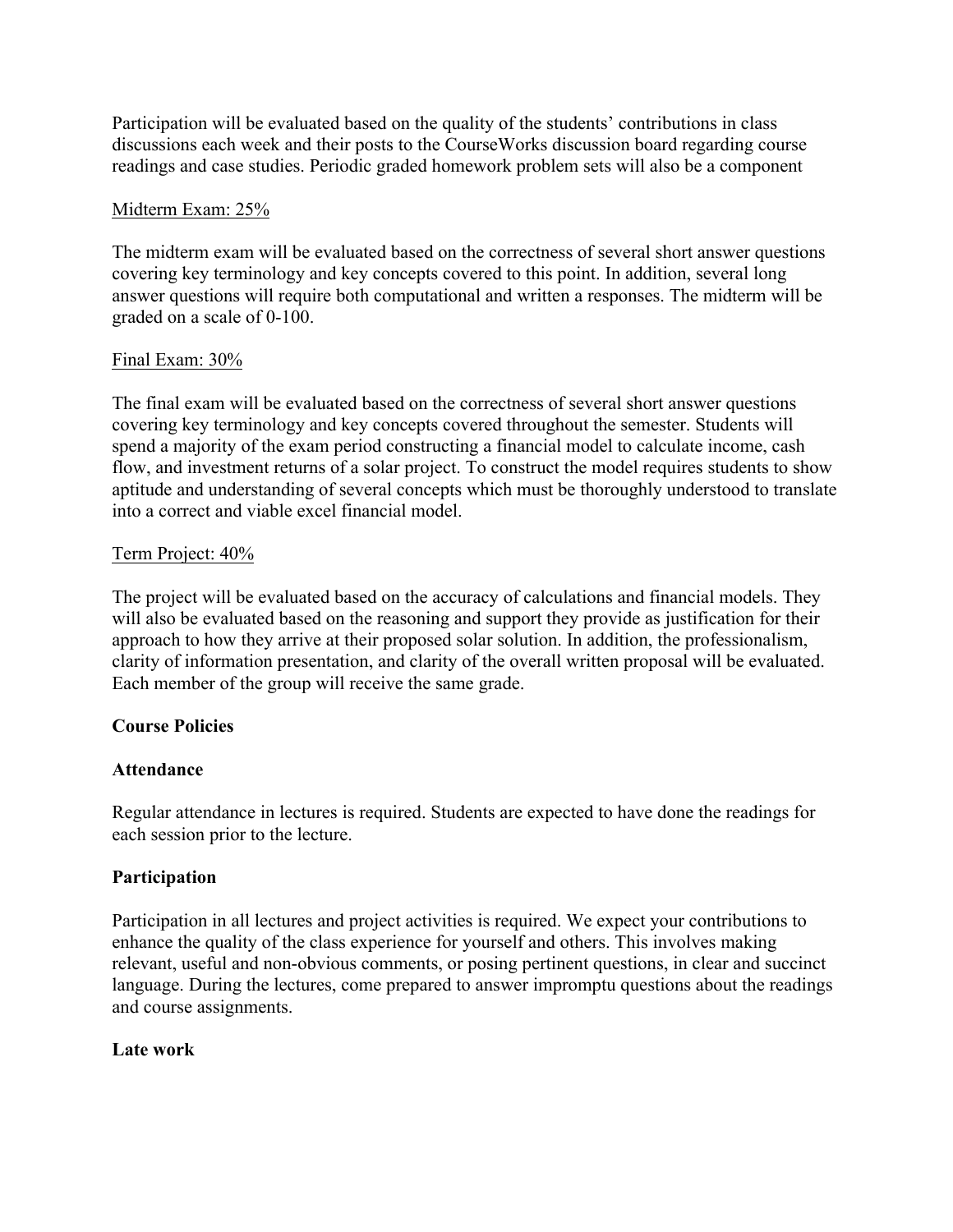All assignments must be submitted on the published due dates. In the absence of welldocumented extenuating circumstances, I will deduct 10 points from the assignment grade score for each day that you are late in submission.

#### **Citation & Submission**

All written assignments must use MLA format, cite sources, and be submitted to the course website (not via email).

### **Course Schedule/Course Calendar**

### **School Policies (Standard boilerplate)**

### *Copyright Policy*

Please note -- Due to copyright restrictions, online access to this material is limited to instructors and students currently registered for this course. Please be advised that by clicking the link to the electronic materials in this course, you have read and accept the following:

The copyright law of the United States (Title 17, United States Code) governs the making of photocopies or other reproductions of copyrighted materials. Under certain conditions specified in the law, libraries and archives are authorized to furnish a photocopy or other reproduction. One of these specified conditions is that the photocopy or reproduction is not to be "used for any purpose other than private study, scholarship, or research." If a user makes a request for, or later uses, a photocopy or reproduction for purposes in excess of "fair use," that user may be liable for copyright infringement.

#### *Academic Integrity*

Columbia University expects its students to act with honesty and propriety at all times and to respect the rights of others. It is fundamental University policy that academic dishonesty in any guise or personal conduct of any sort that disrupts the life of the University or denigrates or endangers members of the University community is unacceptable and will be dealt with severely. It is essential to the academic integrity and vitality of this community that individuals do their own work and properly acknowledge the circumstances, ideas, sources, and assistance upon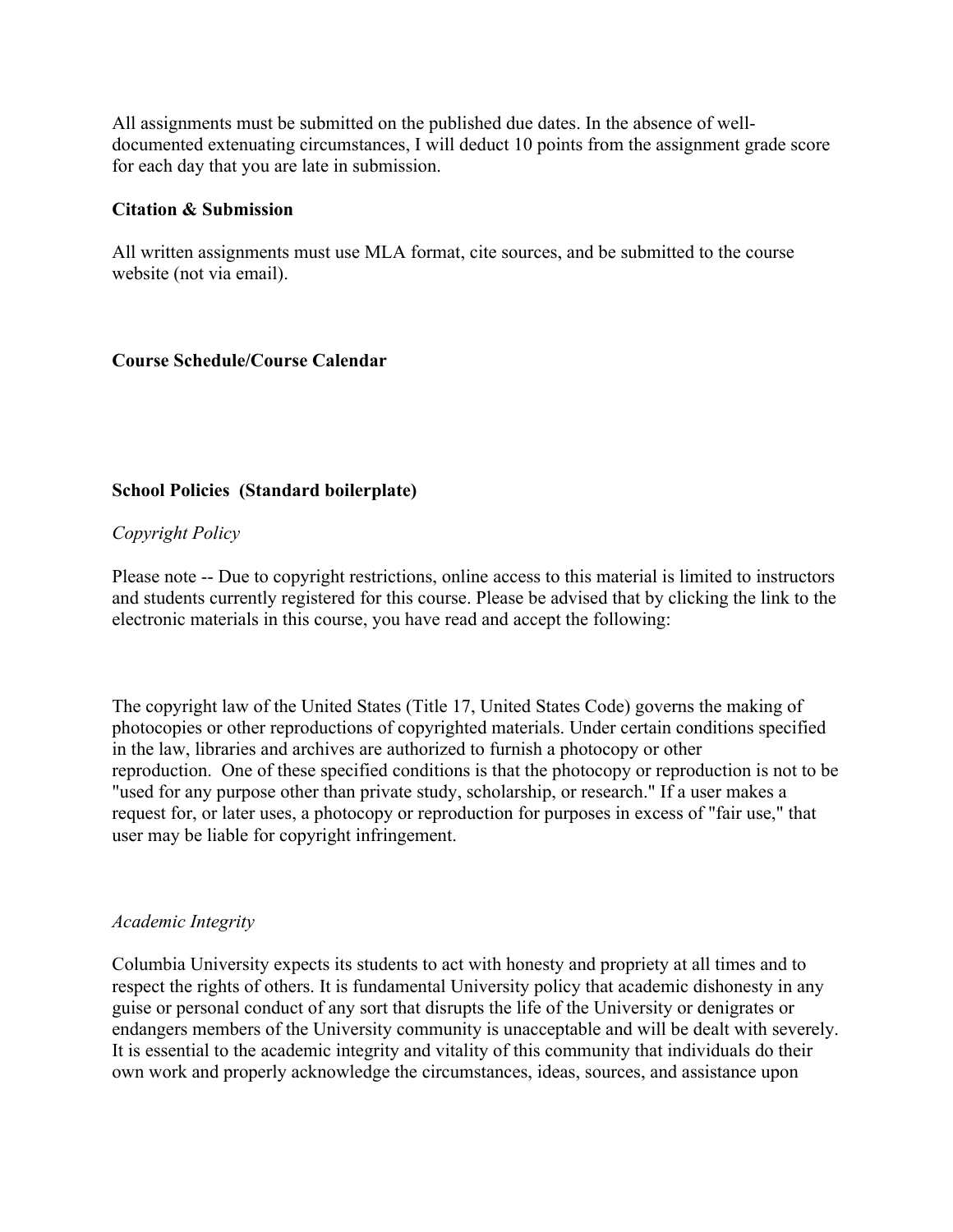which that work is based. Academic honesty in class assignments and exams is expected of all students at all times.

SCE holds each member of its community responsible for understanding and abiding by the SCE Academic Integrity and Community Standards posted at http://ce.columbia.edu/student-life-andalumni-relations/academic-integrity-and-community-standards. You are required to read these standards within the first few days of class. Ignorance of the School's policy concerning academic dishonesty shall not be a defense in any disciplinary proceedings.

### *Accessibility*

Columbia is committed to providing equal access to qualified students with documented disabilities. A student's disability status and reasonable accommodations are individually determined based upon disability documentation and related information gathered through the intake process. For more information regarding this service, please visit the University's Health Services website: http://health.columbia.edu/services/ods/support.

[i] Barbose, G.; Darghouth, N.; Weaver, S.; Wiser,R. (2014). *Tracking the Sun VII: An Historical Summary of the Installed Price of Photovoltaics in the United States from 1998 to 2013*. Berkeley, CA: Lawrence Berkeley National Laboratory.

[ii] Solar Energy Industries Associate. *US Solar Market Insight Report – 2014 Year-in-Review*. 2014.

[iii] Feldman, David; Galen Barbose. (2014) *Photovoltaic System Pricing Trends.* Golden, CO. National Renewable Energy Laboratory.

[iv] Beiter, Philipp; Karin Haas, et al. *2014 Renewable energy Data Book*. U.S. Department of Energy.

[v] Kalogirou, Soteris A. Solar Energy Engineering, 2nd Edition. Academic Press, Waltham, MA. 2014.

[vi] Lovins, Amory, John Perlin. Let it Shine. Pg. 341-430. New World Library, California. 2013.

[vii] Gan, Deqiang, Donghan Feng, Jun Xie. Electricity Markets and Power System Economics. CRC Press, Boca Raton, FL; 2014.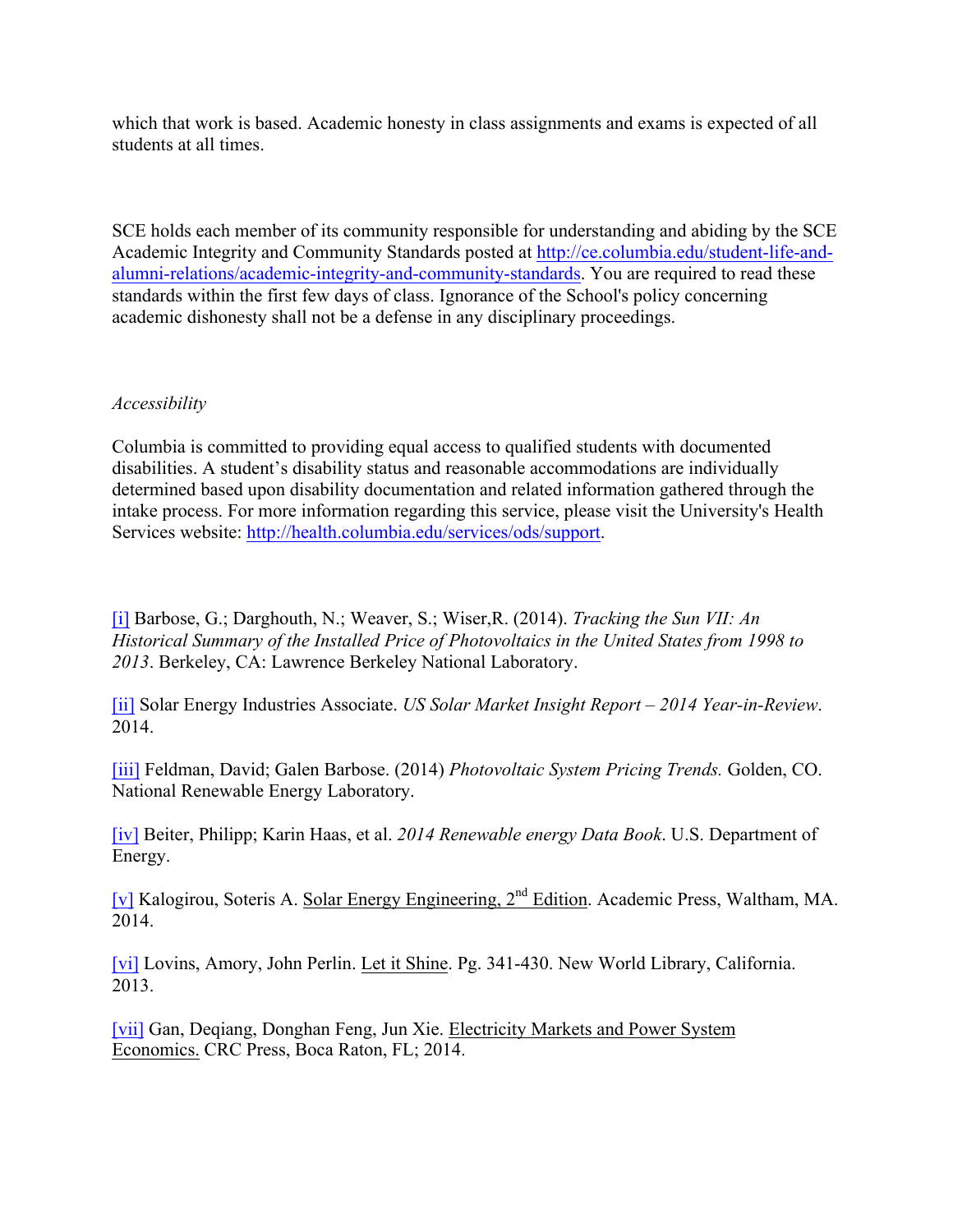[viii] Kalogirou, Soteris A. Solar Energy Engineering, 2nd Edition. Academic Press, Waltham, MA. 2014.

[ix] Treinen, R. *Locational Marginal Pricing (LMP): Basics of Nodal Price Calculation*. California ISO.

[x] Turchi, Craig. *Solar Power and the Electric Grid.* National Renewable Energy Laboratory.

[xi] Messenger, Roger A. Jerry Ventre. Photovoltaic Systems Engineering. 3<sup>rd</sup> edition. CRC Press. Boca Raton, FL 2010.

[xii] Kalogirou, Soteris A. Solar Energy Engineering, 2nd Edition. Academic Press, Waltham, MA. 2014.

[xiii] Morris, Jesse; Koben Calhoun; Joseph Goodman; Daniel Seif. *Reducing Solar PV Soft Costs – A Focus on Installation Labor*. December 2013. Boulder, CO. Rocky Mountain Institute.

[xiv] Bird, Lori; Jenny Heeter; Claire Kreycik. *Solar Renewable Energy Certificate (SREC) Markets: Status and Trends.* 2011. Golden, CO. National Renewable Energy Laboratory.

[xv] Rocky Mountain Institute. *Net Energy Metering, Zero Net Energy and the Distributed Energy Resource Future.* 2012. Snowmass, CO. Rocky Mountain Institute.

[xvi] Fong, Albert; Jesse Tippett. Project Development in the Solar Industry. December 2012. CRC Press.

[xvii] Heeter, Jenny; Travis Lowder; Eric O'Shaughnessy; John Miller. *Implications of the Scheduled Federal Investment Tax Credit Reversion for Renewable Portfolio Standard Solar Carve-out Compliance.* 2015. Golden, CO. National Renewable Energy Laboratory.

[xviii] Internal Revenue Service. Internal Revenue Code, Title 26, Code 48.

[xix] Welch, Ivo. Corporate Finance: 3rd Edition. 2014. Ivo Welch.

[xx] Doyle, C, A. Truitt, D. Inda, R. Lawrence, R. Lockhart, M. Golden. *SAPC Best Practices in PV System Installation, 2015.* Golden, CO. National Renewable Energy Laboratory.

[xxi] Messenger, Roger A. Jerry Ventre. Photovoltaic Systems Engineering. 3<sup>rd</sup> edition. CRC Press. Boca Raton, FL 2010.

[xxii] Welch, Ivo. Corporate Finance: 3rd Edition. 2014. Ivo Welch.

[xxiii] Damodaran, Aswath. Damodaran on Valuation. 2nd Edition. Pp 1-66. 2006. Wiley.

 $[xxi]$  Welch, Ivo. Corporate Finance:  $3<sup>rd</sup>$  Edition. 2014. Ivo Welch.